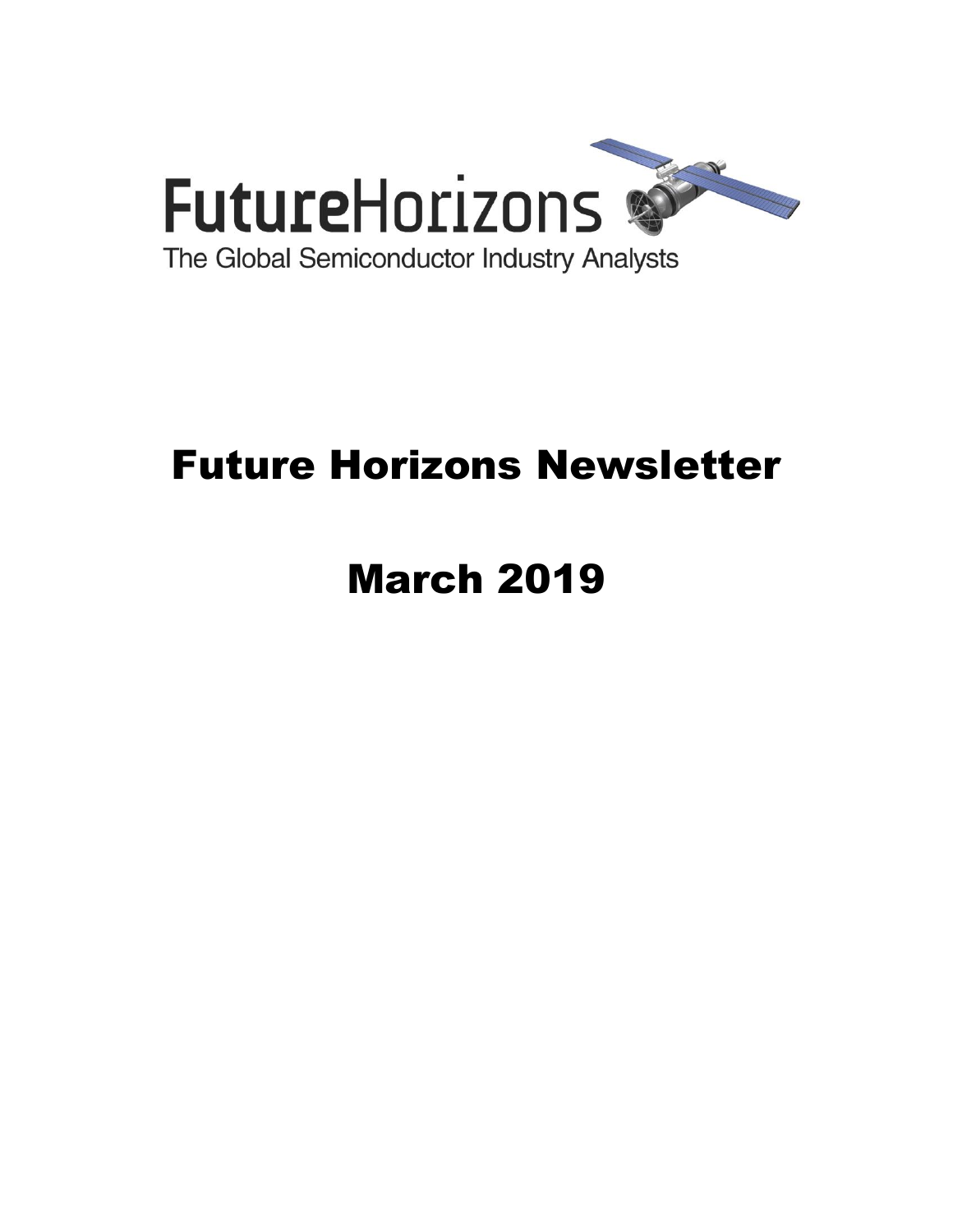# Contents Page

| <b>Industry News by Company</b>              | Page 03 - 05 |
|----------------------------------------------|--------------|
| <b>Industry News &amp; Trends</b>            | Page 06 - 07 |
| <b>East European News &amp; Trends</b>       | Page 08 - 09 |
| <b>World Economic Round Up</b>               | Page 10      |
| <b>Future Horizons &amp; Industry Events</b> | Page 11      |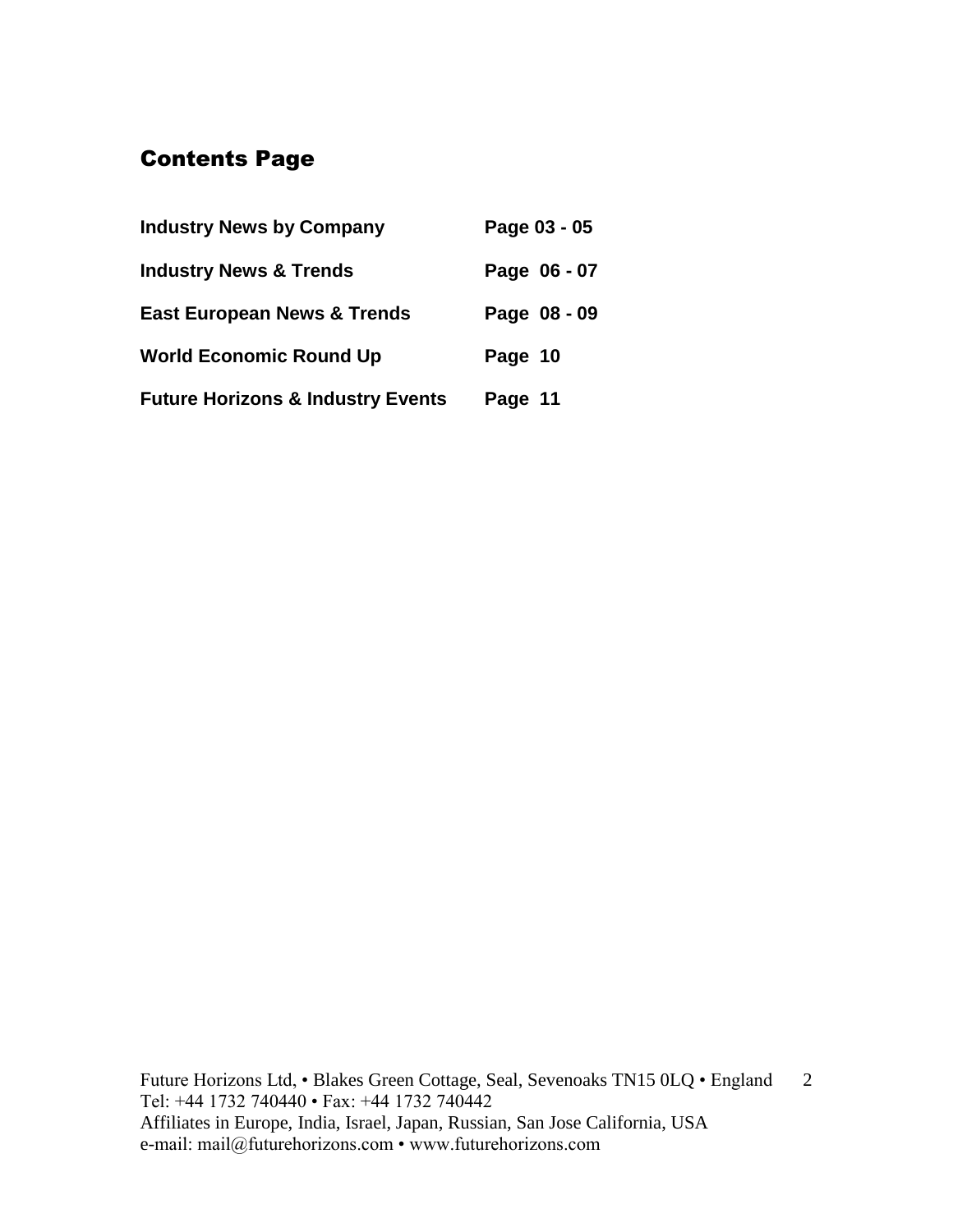#### Industry News By Company

#### **[Arm Announces Next Generation Armv8.1-M Architecture](https://www.cambridgenetwork.co.uk/news/arm-announces-next-generation-armv81-m-architecture/)**

[Arm Helium technology](https://www.arm.com/why-arm/technologies/helium) is a new M-Profile Vector Extension bringing enhanced compute capabilities to the Armv8.1-M architecture

Delivering up to 15x performance uplift for machine learning and up to 5x uplift to signal processing tasks on the smallest of edge devices

For next-generation Cortex-M processors, aimed at small, embedded devices, where local decision-making is required

The drive towards a world of a trillion connected devices is accelerating and will continue to do so, but only if we can find ways to efficiently expand the compute capabilities on a greater number of constrained devices at the far edge of the network. Increasing the compute capabilities in these devices will immediately open the door for developers to write machine learning (ML) applications directly for the device for decision-making at the source, thus enhancing data security while cutting down on network energy consumption, latency and bandwidth usage..

#### [UK Says Huawei Is Manageable Risk To 5G](https://www.ft.com/content/619f9df4-32c2-11e9-bd3a-8b2a211d90d5?emailId=5c6992d74c96cb0004f79eb7&segmentId=3d08be62-315f-7330-5bbd-af33dc531acb)

The British government has concluded that it can mitigate the risk from using Huawei equipment in 5G networks, in a serious blow to US efforts to persuade allies to ban the Chinese supplier from high-speed telecommunications systems.

The UK National Cyber Security Centre has determined that there are ways to limit the risks from using Huawei in future 5G ultra-fast networks, two people familiar with the conclusion, which has not been made public, told the Financial Times.

The finding comes despite stepped up US efforts to persuade countries to bar Huawei from their networks on the basis that it could help China conduct espionage or cyber sabotage. The US National Security Agency has been sharing more information with allies and partners to underscore the risks, but several European countries, including the UK and Germany, have not been convinced that a ban is warranted.

#### **[Nvidia Offers Promise Of Recovery Later This Year](https://www.ft.com/content/3296f9d6-30a0-11e9-8744-e7016697f225?desktop=true&segmentId=7c8f09b9-9b61-4fbb-9430-9208a9e233c8#myft:notification:daily-email:content)**

Nvidia's shares bounced more than 7 per cent in extended trading on Thursday after the US chipmaker gave its first guidance about the direction of its business since a slump that dented revenues and earnings late last year.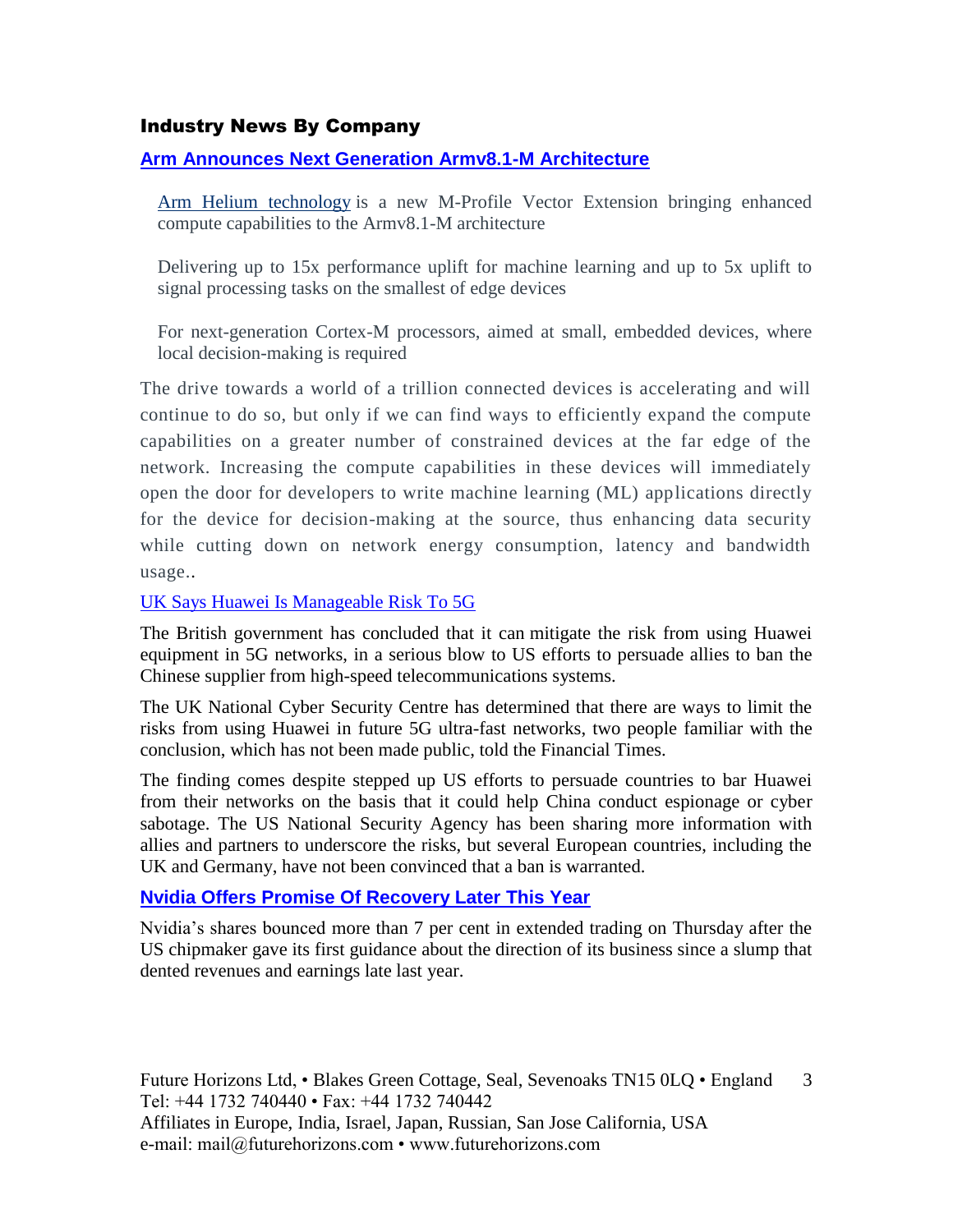Jen-hsun Huang, chief executive, gave investors an upbeat prediction of a rebound in the second half of this year for Nvidia, which sells to the gaming industry and datacentres, even though he was cautious on the company's prospects in the short term.

For the current quarter, which runs to the end of April, Nvidia said it expected revenues of \$2.2bn. Analysts had been forecasting revenues of \$2.41bn, implying that investors were expecting the chipmaker to see a return of consecutive quarter growth after a sharp downturn. In the event, Nvidia said the inventory overhang weighing on its business would continue until the end of the quarter, delaying any recovery.

#### **[Qualcomm Sells Off Halo Wireless EV Charging Technology](https://www.eetimes.com/document.asp?doc_id=1334319&_mc=RSS_EET_EDT&utm_source=newsletter&utm_campaign=link&utm_medium=EETimesDaily-20190214)**

SAN FRANCISCO — Qualcomm has sold off its Halo wireless electric vehicle charging technology to MIT spinoff WiTriCity in exchange for an unspecified minority stake in TriCity.

Halo technology — which Qualcomm has been developing since before  $2012 -$  is an entire system for charging an EV, enabling drivers to recharge simply parking over wireless charging ground pads. The technology involved includes power conversion, tuning, wireless power transfer, magnetics, control, communications and safety systems.

WiTricity (Watertown, Mass.) said the acquisition would simplify the ratification of a standard to help ensure wireless charging interoperability across automakers. EV drivers will be able to use any standards-compatible pad to charge their vehicles, WiTricity said.

#### **[Renesas Rises To OTA Challenges](https://www.eetimes.com/document.asp?doc_id=1334302)**

TOKYO — The automotive industry often describes a connected vehicle as a "smartphone on wheels." Nothing, however, is further from the truth.

Senichi Yoshioka knows this as well as anyone.

Today, Yoshioka is senior vice president and chief technology officer of Renesas' automotive business. But he's a mobile business veteran. He used to work at Renesas Mobile, a smartphone apps processor company that existed several years ago.

During our interview at Renesas' headquarters, Yoshika casually took his smartphone out of his pocket and cradled it on his palm. He said, "Architecturally speaking, this thing is so much simpler than a connected car."

Basically, a smartphone has one big apps processor — all that's needed to run apps. In contrast, vehicles come with a hundred or more ECUs. They are connected to a variety of vehicle communication networks. Each network uses different communication protocols to send data.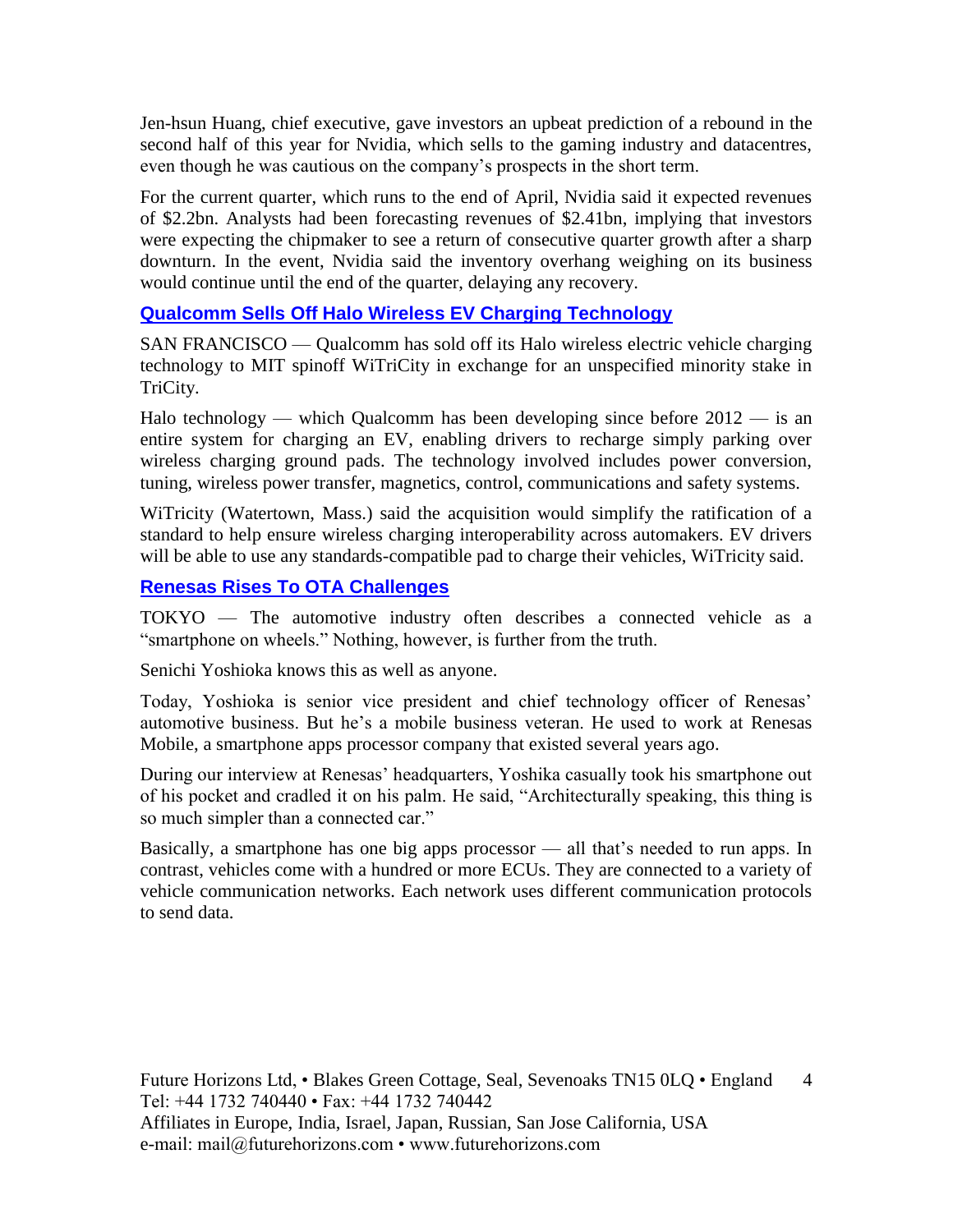#### **[Can SiFive Revive The Semiconductor Industry?](https://www.eetindia.co.in/news/article/Can-SiFive-Revive-the-Semiconductor-Industry?utm_source=EETI%20Article%20Alert&utm_medium=Email&utm_campaign=2019-02-19)**

SAN JOSE, Calif. — If Naveed Sherwani gets his way, 2019 will be a year to remember for his startup, SiFive, the RISC-V architecture, and maybe even the whole semiconductor industry.

By the end of the year, SiFive could have cores that span the range of its entrenched rival Arm, said Sherwani, who in late 2017 was named CEO of the startup founded by RISC-V creators at Berkeley. This year, all RISC-V companies together could win more new sockets than Arm, he predicted.

The startup and the broader movement it is a part of are injecting new energy into a maturing chip sector. They are enabling more established companies to follow Apple's lead in designing their own chips. And they are making it easier and cheaper for small startup teams to get into chip design.

#### **[Taiwan's Chroma To Pay \\$74 Million for 20% Of Semiconductor Company](https://www.calcalistech.com/ctech/articles/0,7340,L-3756091,00.html)  [Camtek](https://www.calcalistech.com/ctech/articles/0,7340,L-3756091,00.html)**

Taiwanese electronic test and measurement equipment and systems supplier Chroma ATE Inc. has agreed to acquire a 20.5% stake in Israel-headquartered, Nasdaq-listed semiconductor and printed circuit board company Camtek Ltd. Camtek announced the acquisition in a filing to the Tel Aviv Stock Exchange Monday. Camtek will also license technology to Chroma following the deal.

Chroma will pay Camtek's controlling shareholder, Priortech Ltd., \$58.1 million for some of its stake, and pay additional \$16.2 million for new stock issued by Camtek—a total payment of \$74.3 million. Following the transaction, which is expected to close by the second quarter of 2019 subject to customary closing conditions, Priortech will hold 24% of Camtek's outstanding shares.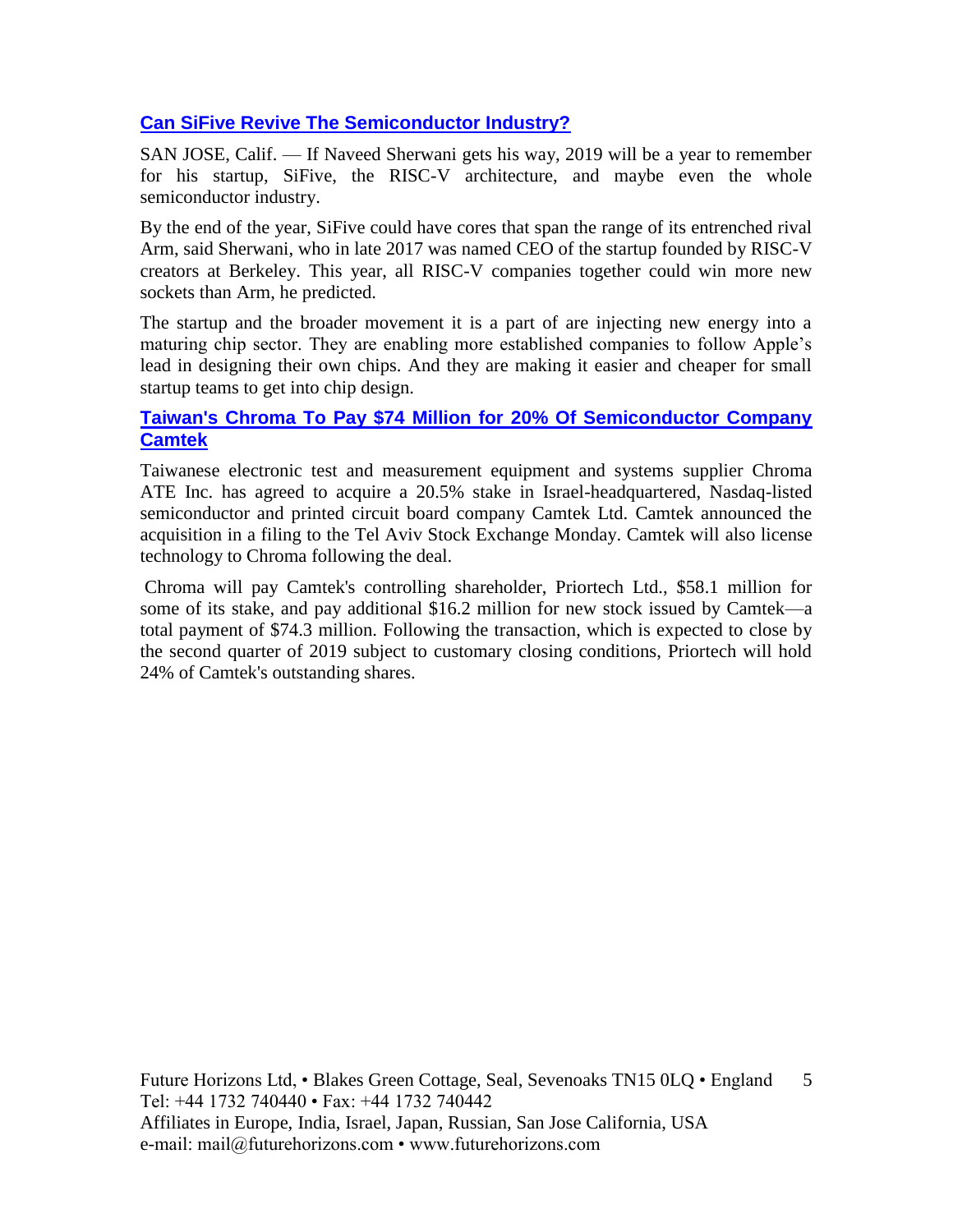#### Industry News & Trends

#### **[Manufacturing Output Down For The First Time In 3 Years](https://www.cbs.nl/en-gb/news/2019/07/manufacturing-output-down-for-the-first-time-in-3-years)**

The average daily output generated by the Dutch manufacturing industry was 4.2 percent down in December 2018 compared to the same month one year previously. Output has contracted for the first time since October 2015. Output in the electric and electronics industry showed the strongest year-on-year contraction.

Strongest output contraction in electric and electronics industry

Output generated by the electric and electronics industry declined by almost 14 percent in December relative to the same month in 2017. In addition, production levels in the transport equipment, machinery, pharmaceutical and chemical industries saw a greater decline than the average seen across the entire manufacturing sector.

#### **[RISC-V On The Verge Of Broad Adoption](https://www.eetimes.com/document.asp?doc_id=1334311&_mc=RSS_EET_EDT&utm_source=newsletter&utm_campaign=link&utm_medium=EETimesDaily-20190215)**

There are major hurdles to overcome when bringing a new processor architecture to market. Today's fast-paced development practices demand that processor offerings be stable with the promise of a long market lifetime. Further, they must come to market with substantial support in the form of development tools, software libraries, operating systems, emulators, debuggers, and more. The emerging RISC-V instruction set architecture has faced and is overcoming those hurdles and is poised to rapidly gain broad acceptance across the design industry.

There are several reasons the RISC-V ISA has been garnering a lot of interest. For one, the ISA is open source, meaning that anyone can design a processor to implement the ISA without paying a licensing fee. This opens the ISA to a huge, worldwide design community that can review, correct, and enhance the architecture over time. Yet because only the ISA is open source, developers are free to safeguard their hardware design's intellectual property and keep it proprietary for commercialization.

#### **[Arm Rolls Server, Comms Cores](https://www.eetimes.com/document.asp?doc_id=1334329&_mc=RSS_EET_EDT&utm_source=newsletter&utm_campaign=link&utm_medium=EETimesDaily-20190221)**

SAN JOSE, Calif. — The first two cores of Arm's Neoverse line for servers and communications systems narrow but don't close its performance gap with the x86. The N1 and E1 cores exceed Arm's target of 30% annual gains, but one analyst said that SoCs still could be as much as 30% to 40% behind the performance of Intel Xeon processors.

The two cores target the 7-nm node and add significant changes for servers and comms gear. Arm claims that it has plenty of headroom to continue adding at least 30% annual gains with its 7-nm-plus Zeus and 5-nm Poseidon cores in the works for 2020 and 2021, respectively.

To date, Arm SoCs have made significant inroads into comms gear, where Intel also has a strong presence. With the exception of storage servers, Arm has yet to gain a foothold in the mainstream server sector that the x86 dominates.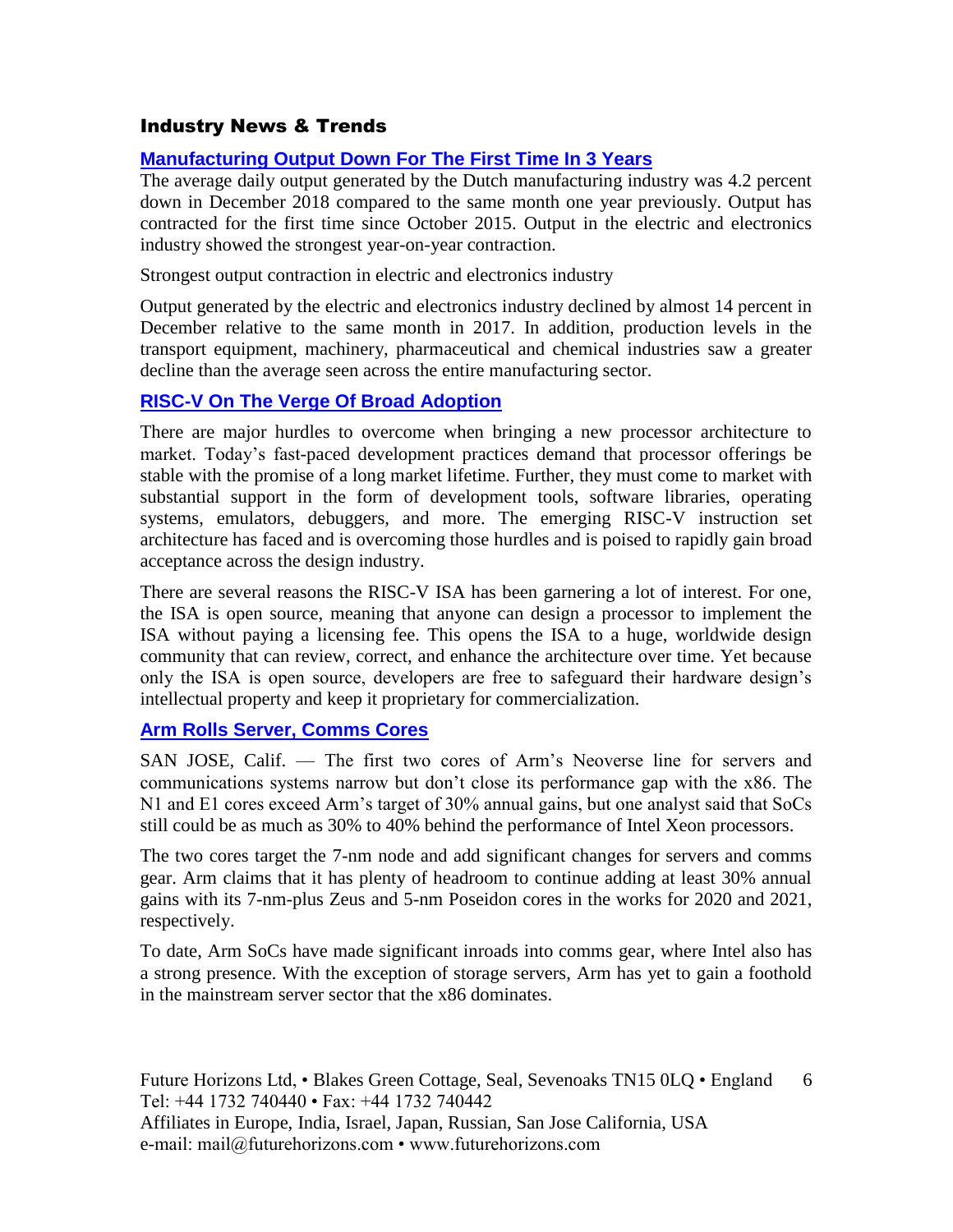#### **[Samsung, Toshiba Detail AI Chips](https://www.eetimes.com/document.asp?doc_id=1334340&_mc=RSS_EET_EDT&utm_source=newsletter&utm_campaign=link&utm_medium=EETimesDaily-20190221)**

SAN FRANCISCO — Samsung described a new neural-network accelerator for smartphones that matches blocks from rivals such as Huawei. Toshiba detailed one for self-driving cars that pulls ahead of competitors such as Intel's Mobileye at the International Solid-State Circuits Conference here.

A 5.5-mm2 block in the latest 8-nm Exynos chip delivers 1.9 tera-operations/second (TOPS) using 8-bot precision running at up to 933 MHz, said Jinook Song, a Samsung AI engineer. That's about the rating for the latest Kirin processor in Huawei phones and the latest commercial IP blocks.

However, the block hits performance of 6.937 TOPS when a neural net allows pruning of up to three-quarters of its weight. The chip delivers a range of 4.5 to 11.5 TOPS/W when consuming from 39 mW at  $0.5$  V to  $1.553$  W at  $0.8$  V.

#### **[Intel Says FinFET-Based Embedded MRAM Is Production-Ready](https://www.eetimes.com/document.asp?doc_id=1334343&_mc=RSS_EET_EDT&utm_source=newsletter&utm_campaign=link&utm_medium=EETimesDaily-20190221)**

SAN FRANCISCO — Intel gave further details on its technique for embedding spintransfer torque (STT)-MRAM into devices using its 22-nm FinFET process, pronouncing the technology ready for high-volume manufacturing. Embedded MRAM is considered a promising technology for applications such as internet of things (IoT) devices.

In a paper presented at the International Solid-State Circuits Conference here Tuesday, Intel said that it has used a "write-verify-write" scheme and a two-stage current sensing technique to create 7-Mb perpendicular STT-MRAM arrays in its 22FFL FinFET process. The company had provided early details of its success in developing the first FinFETbased MRAM devices last year at the International Electron Devices Meeting.

#### **[Have Arm Closed The Gap On Intel's X86?](https://www.eetindia.co.in/news/article/Have-Arm-Closed-the-Gap-on-Intels-x86?utm_source=EETI%20Article%20Alert&utm_medium=Email&utm_campaign=2019-02-22)**

SAN JOSE, Calif. — The first two cores of Arm's Neoverse line for servers and communications systems narrow but don't close its performance gap with the x86. The N1 and E1 cores exceed Arm's target of 30% annual gains, but one analyst said that SoCs still could be as much as 30% to 40% behind the performance of Intel Xeon processors.

The two cores target the 7-nm node and add significant changes for servers and comms gear. Arm claims that it has plenty of headroom to continue adding at least 30% annual gains with its 7-nm-plus Zeus and 5-nm Poseidon cores in the works for 2020 and 2021, respectively.

To date, Arm SoCs have made significant inroads into comms gear, where Intel also has a strong presence. With the exception of storage servers, Arm has yet to gain a foothold in the mainstream server sector that the x86 dominates.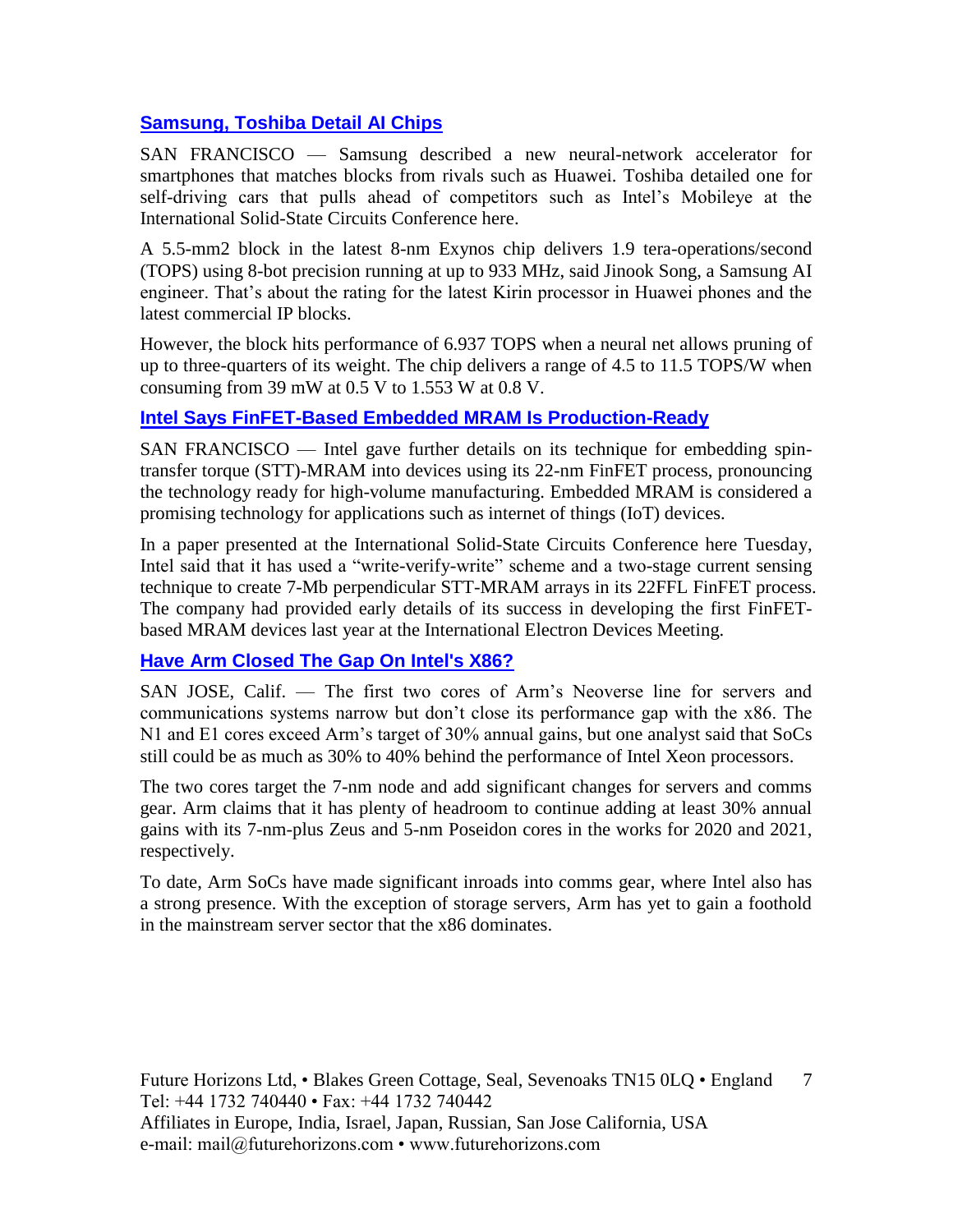#### East European News & Trends

#### **[Russian Start-Ups To Meet Mentors In New York](http://marchmontnews.com/Finance-Business/Central-regions/22039-Russian-start-ups-meet-mentors-New-York.html)**

A Russo-American accelerator called Starta Accelerator, which is part of the Starta Ventures group, has picked 20 Russian and international technology start-ups out of more than a thousand for participation in an acceleration program in New York, Firrma.ru reported.

Starta's seventh round of enrolment has brought together marketplaces, e-commerce players, real estate technology start-ups, fintech developers, retail companies and CBD product makers that use a broad range of technologies, including augmented reality (AR), blockchain, artificial intelligence (AI), and others.

#### **[Russians Develop New Methods To Fight Cancer](http://marchmontnews.com/Technology-Innovation/Volga/22020-Russians-develop-new-methods-fight-cancer.html)**

Researchers at the Lobachevsky University (UNN) in Nizhny Novgorod, in the mid-Volga area, and their Australian colleagues have developed and put together multipart anti-tumor molecular complexes.

The complexes contain yttrium-90, a radioactive isotope, and protein molecules. The latter consist of two parts, one being the guide able to selectively bond with cancerous cells, and the other bringing to the cells bacterial toxins.

The nanocomplexes are based on biocompatible photoluminescent nanodimensional particles (nanophosphors), an approach that enables their visualization by optic methods. The infrared spectrum is used for nanophosphor photoluminescence excitation; therefore the nanoparticles reach deep into the living tissue, leaving it intact.

#### **[Russia puts together domestic alternative to LinkedIn](http://www.marchmontnews.com/Technology-Innovation/Central-regions/22021-Russia-puts-together-domestic-alternative-LinkedIn-.html)**

Word came earlier this year that the Russian Government was putting together plans to launch a full-blown national resource to help look for skilled staff, a domestic alternative to LinkedIn which is banned in Russia.

According to recent updates, the new portal, to be called Work in Russia, is to be created on the basis of trudvsem.ru, an already operational website launched by the government. The project authors want to upgrade the website's functionality dramatically through, among other things, using machine learning technologies to step up search for jobs. The portal may require an estimated \$5.5m from government coffers.

#### **[Russian Start-Up Develops Drone Tech For Warehouses](http://www.marchmontnews.com/Transport-Logistics/Central-regions/21956-Russian-start-up-develops-drone-tech-for-warehouses.html)**

UVL Robotics, a domestic start-up company, is developing autonomous drones for warehousing.

The UVL Robotics team is said to have developed and already completed successful tests for two of its drone systems, and is also testing the systems further in partnership with seven companies.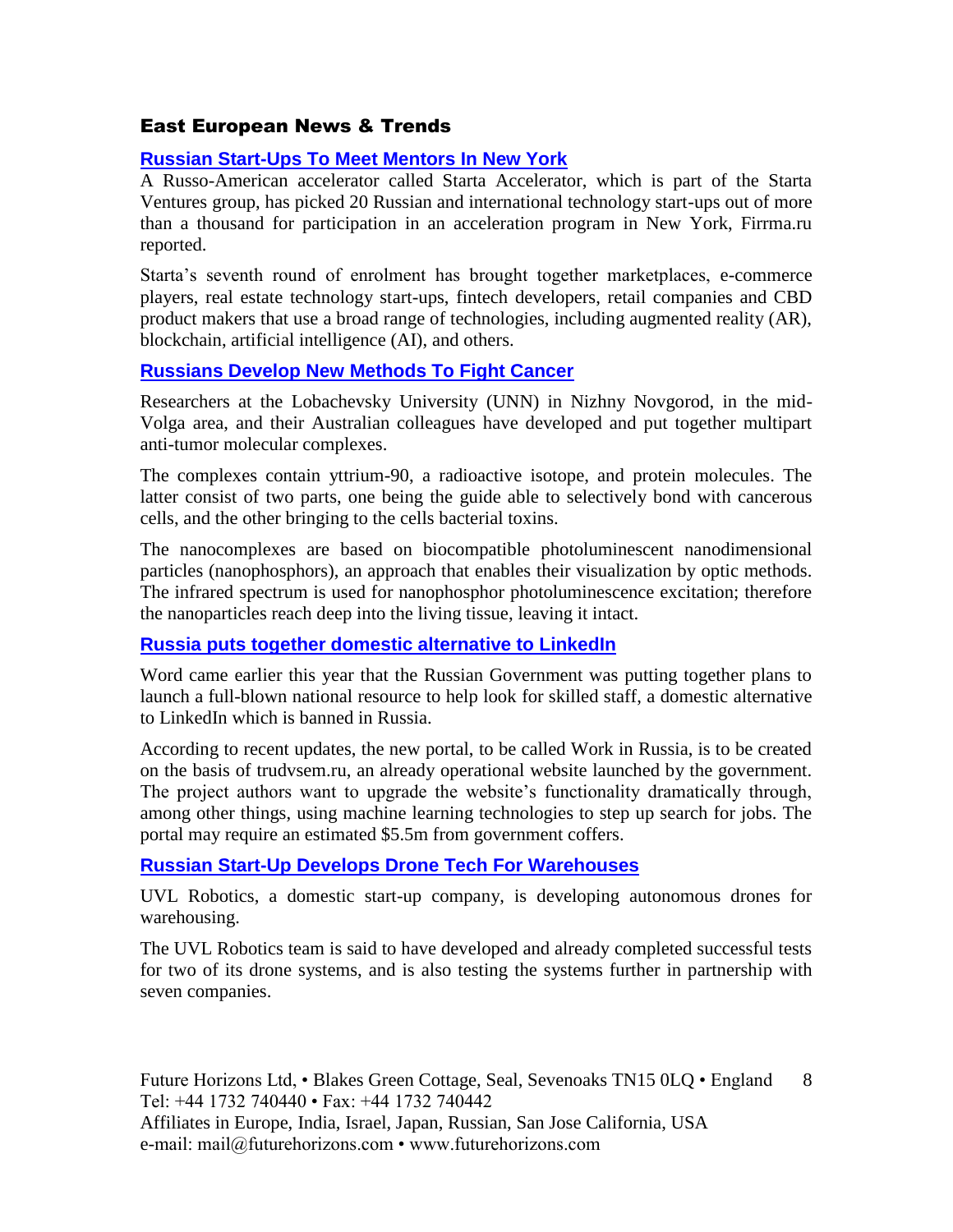"Our plans include commercial services in inventory management. Customers include large-scale 3PL operators, FMCG sector players and retail chains. In the long term, we want to establish presence in the international target markets through active interaction with western logistic companies," UVL Robotics CEO Evgeniy Grankin said.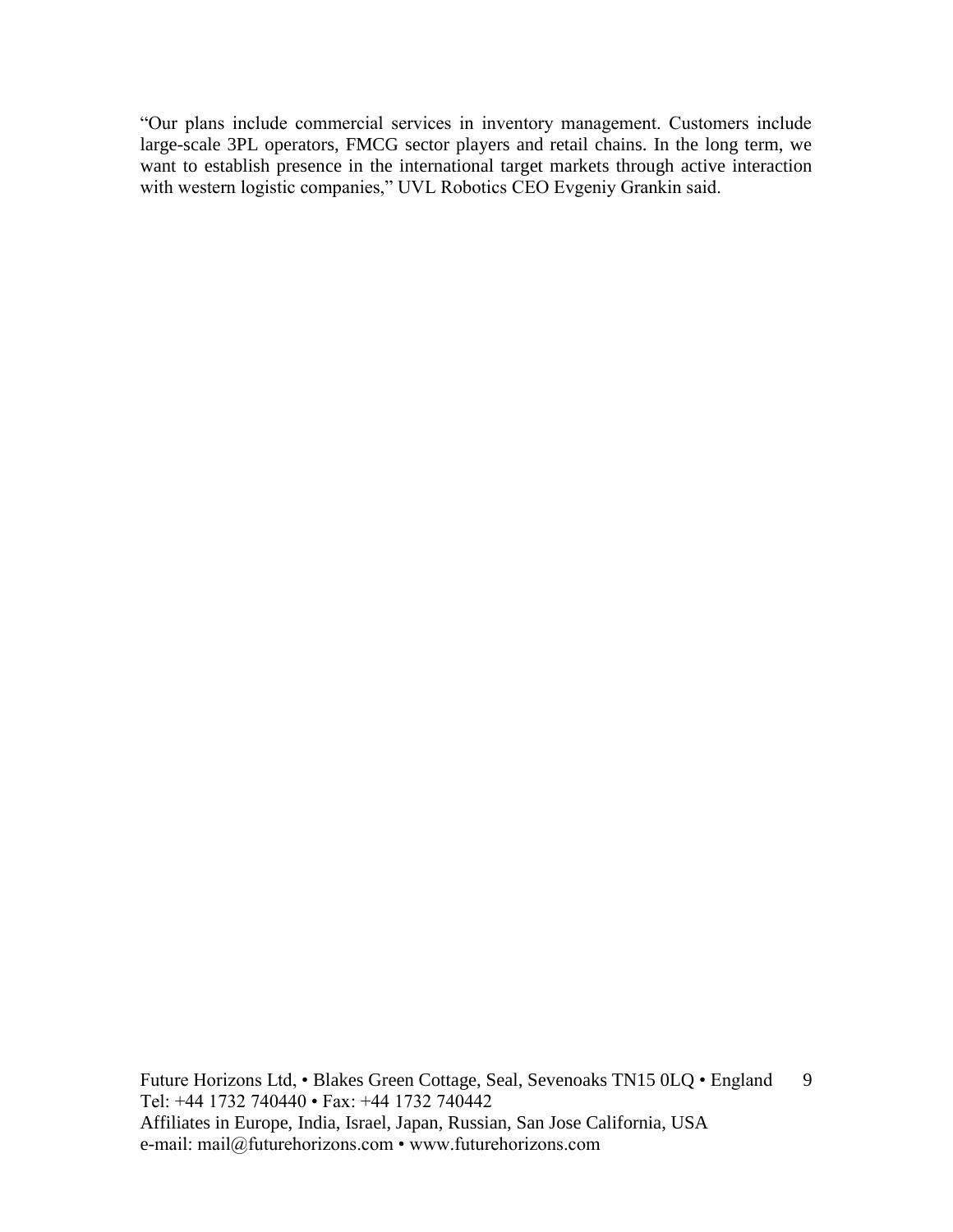#### World Economic Round Up

Most of the major world economies may have lost considerable momentum over the past year, but the US economy has continued to power ahead. Gross Domestic Profit (GDP) growth in the US is estimated at close to 3 percent in 2018, up from 2.2 percent in 2017 and 1.6 percent in 2016. By contrast, the UK economy grew by 1.4 percent last year, its weakest rate of expansion since 2012. Growth in the euro zone slowed to 1.8 percent, the lowest rate since 2014

*The latest economic news by country to include USA, Europe, UK, Japan, China, Asia Pacific and India can be found each month in our [Semiconductor Monthly](http://www.futurehorizons.com/page/18/Global-Semiconductor-Report)  [Report.](http://www.futurehorizons.com/page/18/Global-Semiconductor-Report)*